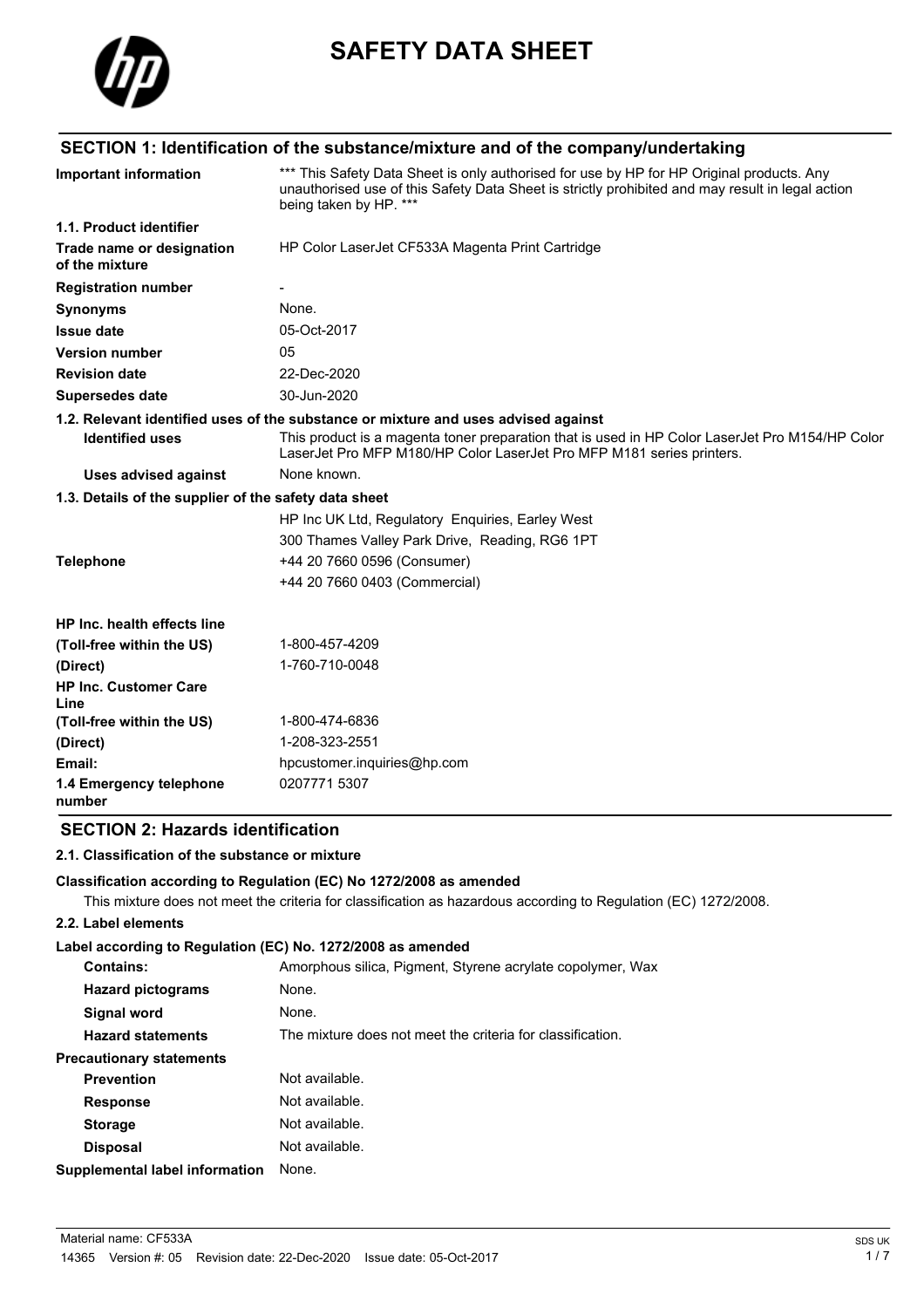This preparation contains no component classified as Persistent, Bioaccumulative, and Toxic (PBT) or very Persistent and very Bioaccumulative (vPvB) as defined under Regulation (EC) 1907/2006.

### **SECTION 3: Composition/information on ingredients**

### **3.2. Mixtures**

| <b>General information</b>                                                              |                                                                                                                                                                                                   |                                                             |                                                                                                   |           |              |
|-----------------------------------------------------------------------------------------|---------------------------------------------------------------------------------------------------------------------------------------------------------------------------------------------------|-------------------------------------------------------------|---------------------------------------------------------------------------------------------------|-----------|--------------|
| <b>Chemical name</b>                                                                    | $\%$                                                                                                                                                                                              |                                                             | CAS-No. / EC No. REACH Registration No.                                                           | Index No. | <b>Notes</b> |
| Styrene acrylate copolymer                                                              | < 85                                                                                                                                                                                              | <b>Trade Secret</b>                                         |                                                                                                   |           |              |
| <b>Classification:</b>                                                                  |                                                                                                                                                                                                   |                                                             |                                                                                                   |           |              |
| Pigment                                                                                 | < 10                                                                                                                                                                                              | <b>Trade Secret</b>                                         |                                                                                                   |           |              |
| <b>Classification:</b>                                                                  |                                                                                                                                                                                                   |                                                             |                                                                                                   |           |              |
| Wax                                                                                     | <10                                                                                                                                                                                               | <b>Trade Secret</b>                                         |                                                                                                   |           |              |
| <b>Classification:</b>                                                                  |                                                                                                                                                                                                   |                                                             |                                                                                                   |           |              |
| Amorphous silica                                                                        | $3$                                                                                                                                                                                               | 7631-86-9<br>231-545-4                                      | 01-2119379499-16-xxxx                                                                             |           |              |
| <b>Classification:</b>                                                                  |                                                                                                                                                                                                   |                                                             |                                                                                                   |           |              |
| <b>SECTION 4: First aid measures</b>                                                    |                                                                                                                                                                                                   |                                                             |                                                                                                   |           |              |
| <b>General information</b>                                                              | Not available.                                                                                                                                                                                    |                                                             |                                                                                                   |           |              |
| 4.1. Description of first aid measures                                                  |                                                                                                                                                                                                   |                                                             |                                                                                                   |           |              |
| <b>Inhalation</b>                                                                       |                                                                                                                                                                                                   |                                                             | Move person to fresh air immediately. If irritation persists, consult a physician.                |           |              |
| <b>Skin contact</b>                                                                     | Wash affected areas thoroughly with mild soap and water. Get medical attention if irritation<br>develops or persists.                                                                             |                                                             |                                                                                                   |           |              |
| Eye contact                                                                             | Do not rub eyes. Immediately flush with large amounts of clean, warm water (low pressure) for at<br>least 15 minutes or until particles are removed. If irritation persists, consult a physician. |                                                             |                                                                                                   |           |              |
| Ingestion                                                                               | physician.                                                                                                                                                                                        |                                                             | Rinse mouth out with water. Drink one to two glasses of water. If symptoms occur, consult a       |           |              |
| 4.2. Most important symptoms<br>and effects, both acute and<br>delayed                  | Not available.                                                                                                                                                                                    |                                                             |                                                                                                   |           |              |
| 4.3. Indication of any<br>immediate medical attention<br>and special treatment needed   | Not available.                                                                                                                                                                                    |                                                             |                                                                                                   |           |              |
| <b>SECTION 5: Firefighting measures</b>                                                 |                                                                                                                                                                                                   |                                                             |                                                                                                   |           |              |
| <b>General fire hazards</b>                                                             | Not available.                                                                                                                                                                                    |                                                             |                                                                                                   |           |              |
| 5.1. Extinguishing media<br>Suitable extinguishing<br>media                             | CO2, water, or dry chemical                                                                                                                                                                       |                                                             |                                                                                                   |           |              |
| Unsuitable extinguishing<br>media                                                       | None known.                                                                                                                                                                                       |                                                             |                                                                                                   |           |              |
| 5.2. Special hazards arising<br>from the substance or mixture                           | dispersed in air.                                                                                                                                                                                 |                                                             | Like most organic material in powder form, toner can form explosive dust-air mixtures when finely |           |              |
| 5.3. Advice for firefighters<br><b>Special protective</b><br>equipment for firefighters | Not available.                                                                                                                                                                                    |                                                             |                                                                                                   |           |              |
| <b>Special fire fighting</b><br>procedures                                              |                                                                                                                                                                                                   | If fire occurs in the printer, treat as an electrical fire. |                                                                                                   |           |              |
| <b>Specific methods</b>                                                                 | None established.                                                                                                                                                                                 |                                                             |                                                                                                   |           |              |

### **SECTION 6: Accidental release measures**

|                                | 6.1. Personal precautions, protective equipment and emergency procedures                                  |
|--------------------------------|-----------------------------------------------------------------------------------------------------------|
| For non-emergency<br>personnel | Minimize dust generation and accumulation.                                                                |
| For emergency responders       | Not available.                                                                                            |
| 6.2. Environmental precautions | Do not flush into surface water or sanitary sewer system. See also section 13 Disposal<br>considerations. |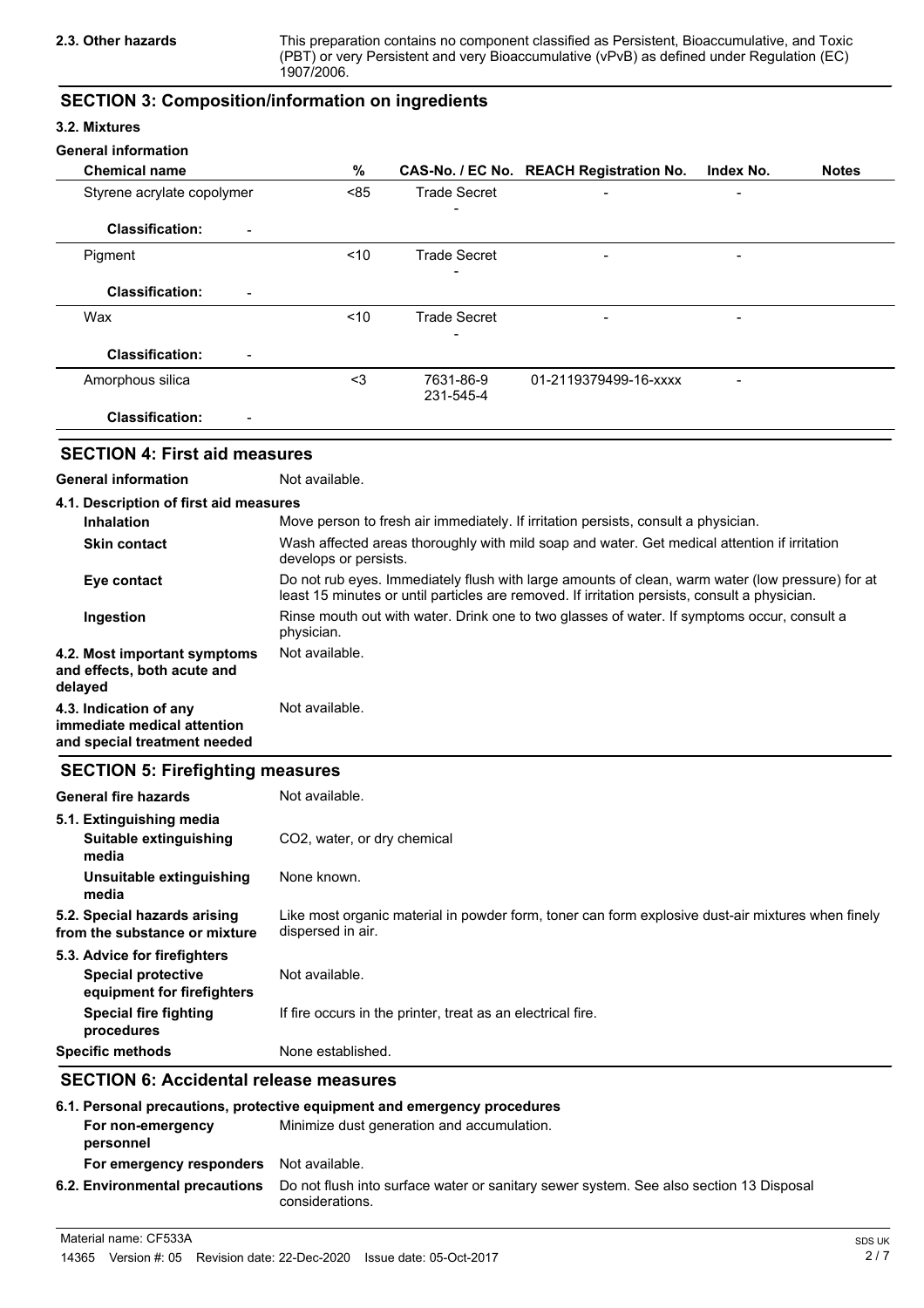| 6.3. Methods and material for<br>containment and cleaning up | Clean remainder with a damp cloth or vacuum cleaner. If a vacuum is used, the motor must be<br>rated as dust explosion-proof. Fine powder can form explosive dust-air mixtures. Dispose of in<br>compliance with federal, state, and local regulations. Slowly vacuum or sweep the material into a<br>bag or other sealed container. |
|--------------------------------------------------------------|--------------------------------------------------------------------------------------------------------------------------------------------------------------------------------------------------------------------------------------------------------------------------------------------------------------------------------------|
| 6.4. Reference to other<br><b>sections</b>                   | Not available.                                                                                                                                                                                                                                                                                                                       |

### **SECTION 7: Handling and storage**

| 7.1. Precautions for safe<br>handling                                   | Keep out of the reach of children. Avoid inhalation of dust and contact with skin and eyes. Use with<br>adequate ventilation. Keep away from excessive heat, sparks, and open flames. |
|-------------------------------------------------------------------------|---------------------------------------------------------------------------------------------------------------------------------------------------------------------------------------|
| 7.2. Conditions for safe<br>storage, including any<br>incompatibilities | Keep out of the reach of children. Keep tightly closed and dry. Store at room temperature. Store<br>away from strong oxidizers.                                                       |
| 7.3. Specific end use(s)                                                | Not available.                                                                                                                                                                        |

### **SECTION 8: Exposure controls/personal protection**

| 8.1. Control parameters                              |                                                                                                                                                                                                                                                                                                                                   |
|------------------------------------------------------|-----------------------------------------------------------------------------------------------------------------------------------------------------------------------------------------------------------------------------------------------------------------------------------------------------------------------------------|
| <b>Occupational exposure limits</b>                  | No exposure limits noted for ingredient(s).                                                                                                                                                                                                                                                                                       |
| <b>Biological limit values</b>                       | No biological exposure limits noted for the ingredient(s).                                                                                                                                                                                                                                                                        |
| <b>Recommended monitoring</b><br>procedures          | Not available.                                                                                                                                                                                                                                                                                                                    |
| Derived no effect levels<br>(DNELs)                  | Not available.                                                                                                                                                                                                                                                                                                                    |
| <b>Predicted no effect</b><br>concentrations (PNECs) | Not available.                                                                                                                                                                                                                                                                                                                    |
| <b>Exposure guidelines</b>                           | , 5 mg/m3 (Respirable Fraction), 3 mg/m3 (Respirable Particulate) Amorphous silica: USA OSHA<br>(TWA/PEL): 20 mppcf 80 (mg/m3)/%SiO2, ACGIH (TWA/TLV): 10 mg/m3 TRGS 900<br>(Luftgrenzwert) - 10 mg/m3 (Einatembare partikel), 3 mg/m3 (Alveolengängige fraktion) UK WEL:<br>10 mg/m3 (Respirable Dust), 5 mg/m3 (Inhalable Dust) |
| 8.2. Exposure controls                               |                                                                                                                                                                                                                                                                                                                                   |
| Appropriate engineering<br>controls                  | Use in a well ventilated area.                                                                                                                                                                                                                                                                                                    |
|                                                      | Individual protection measures, such as personal protective equipment                                                                                                                                                                                                                                                             |
| <b>General information</b>                           | No personal respiratory protective equipment required under normal conditions of use.                                                                                                                                                                                                                                             |
| Eye/face protection                                  | Not available.                                                                                                                                                                                                                                                                                                                    |
| <b>Skin protection</b>                               |                                                                                                                                                                                                                                                                                                                                   |
| - Hand protection                                    | Not available.                                                                                                                                                                                                                                                                                                                    |
| - Other                                              | Not available.                                                                                                                                                                                                                                                                                                                    |
| <b>Respiratory protection</b>                        | Not available.                                                                                                                                                                                                                                                                                                                    |
| <b>Thermal hazards</b>                               | Not available.                                                                                                                                                                                                                                                                                                                    |
| <b>Hygiene measures</b>                              | Not available.                                                                                                                                                                                                                                                                                                                    |
| <b>Environmental exposure</b><br>controls            | Not available.                                                                                                                                                                                                                                                                                                                    |

### **SECTION 9: Physical and chemical properties**

### **9.1. Information on basic physical and chemical properties**

| Appearance                                 | Fine powder         |
|--------------------------------------------|---------------------|
| <b>Physical state</b>                      | Solid.              |
| Form                                       | solid               |
| Color                                      | Magenta             |
| Odor                                       | Slight plastic odor |
| Odor threshold                             | Not available.      |
| рH                                         | Not applicable      |
| <b>Melting point/freezing point</b>        | Not available.      |
| Initial boiling point and boiling<br>range | Not applicable      |
| <b>Flash point</b>                         | Not applicable      |
| <b>Evaporation rate</b>                    | Not applicable      |
| Flammability (solid, gas)                  | Not available.      |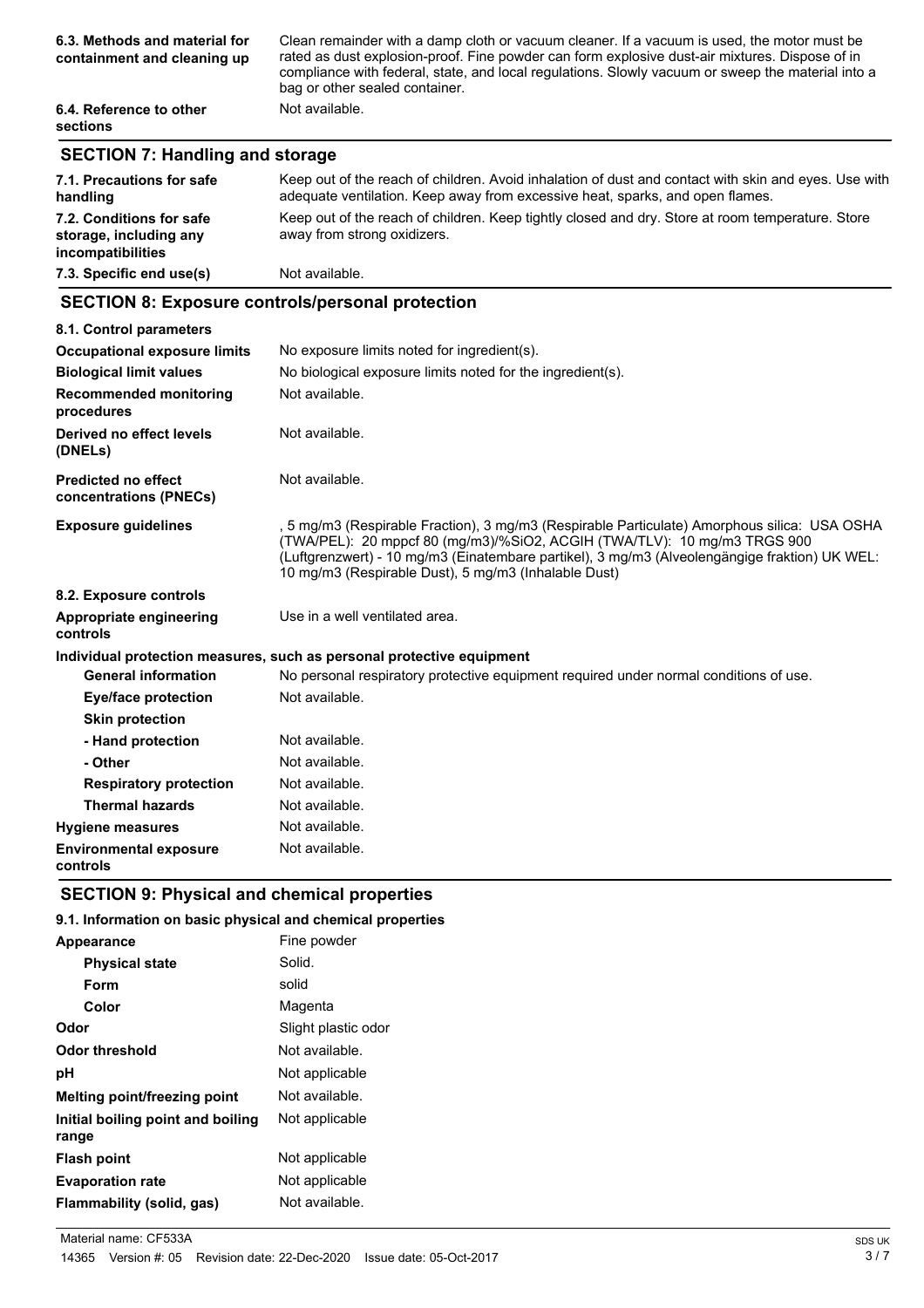|  |  | Upper/lower flammability or explosive limits |  |
|--|--|----------------------------------------------|--|
|  |  |                                              |  |

| <b>Flammability limit - lower</b><br>$(\%)$       | Not flammable                                                 |
|---------------------------------------------------|---------------------------------------------------------------|
| <b>Flammability limit - upper</b><br>$(\% )$      | Not available.                                                |
| Vapor pressure                                    | Not applicable                                                |
| Vapor density                                     | Not applicable                                                |
| Solubility(ies)                                   |                                                               |
| Solubility (water)                                | Negligible in water. Partially soluble in toluene and xylene. |
| <b>Partition coefficient</b><br>(n-octanol/water) | Not available.                                                |
| <b>Auto-ignition temperature</b>                  | Not applicable                                                |
| <b>Decomposition temperature</b>                  | $>$ 392 °F ( $>$ 200 °C)                                      |
| <b>Viscosity</b>                                  | Not applicable                                                |
| <b>Explosive properties</b>                       | Not available.                                                |
| <b>Oxidizing properties</b>                       | No information available.                                     |
| 9.2. Other information                            |                                                               |
| Softening point                                   | 176 - 266 °F (80 - 130 °C)                                    |
| <b>Specific gravity</b>                           | $1 - 1.2$                                                     |

# **SECTION 10: Stability and reactivity**

| 10.1. Reactivity                            | Not available.                          |
|---------------------------------------------|-----------------------------------------|
| 10.2. Chemical stability                    | Stable under normal storage conditions. |
| 10.3. Possibility of hazardous<br>reactions | Will not occur.                         |
| 10.4. Conditions to avoid                   | Imaging Drum: Exposure to light         |
| 10.5. Incompatible materials                | Strong oxidizers                        |
| 10.6. Hazardous<br>decomposition products   | Carbon monoxide and carbon dioxide.     |

# **SECTION 11: Toxicological information**

| <b>General information</b> | Not available. |
|----------------------------|----------------|
|----------------------------|----------------|

| Under normal conditions of intended use, this material is not expected to be an inhalation hazard.<br><b>Inhalation</b><br>Contact with skin may result in mild irritation.<br><b>Skin contact</b><br>Contact with eyes may result in mild irritation.<br>Eye contact<br>Ingestion is not a likely route of exposure.<br>Ingestion<br>Not available.<br>11.1. Information on toxicological effects<br>Based on available data, the classification criteria are not met.<br><b>Test Results</b><br><b>Species</b><br>Acute<br>LD50<br>> 2000 mg/kg<br>Based on available data, the classification criteria are not met.<br>Based on available data, the classification criteria are not met.<br>Based on available data, the classification criteria are not met.<br>Based on available data, the classification criteria are not met.<br>Negative, does not indicate mutagenic potential (Ames Test: Salmonella typhimurium)<br>Based on available data, the classification criteria are not met.<br>Based on available data, the classification criteria are not met.<br><b>IARC Monographs. Overall Evaluation of Carcinogenicity</b><br>Amorphous silica (CAS 7631-86-9)<br>3 Not classifiable as to carcinogenicity to humans.<br>Based on available data, the classification criteria are not met. | Information on likely routes of exposure |  |  |
|---------------------------------------------------------------------------------------------------------------------------------------------------------------------------------------------------------------------------------------------------------------------------------------------------------------------------------------------------------------------------------------------------------------------------------------------------------------------------------------------------------------------------------------------------------------------------------------------------------------------------------------------------------------------------------------------------------------------------------------------------------------------------------------------------------------------------------------------------------------------------------------------------------------------------------------------------------------------------------------------------------------------------------------------------------------------------------------------------------------------------------------------------------------------------------------------------------------------------------------------------------------------------------------------------------|------------------------------------------|--|--|
|                                                                                                                                                                                                                                                                                                                                                                                                                                                                                                                                                                                                                                                                                                                                                                                                                                                                                                                                                                                                                                                                                                                                                                                                                                                                                                         |                                          |  |  |
|                                                                                                                                                                                                                                                                                                                                                                                                                                                                                                                                                                                                                                                                                                                                                                                                                                                                                                                                                                                                                                                                                                                                                                                                                                                                                                         |                                          |  |  |
|                                                                                                                                                                                                                                                                                                                                                                                                                                                                                                                                                                                                                                                                                                                                                                                                                                                                                                                                                                                                                                                                                                                                                                                                                                                                                                         |                                          |  |  |
|                                                                                                                                                                                                                                                                                                                                                                                                                                                                                                                                                                                                                                                                                                                                                                                                                                                                                                                                                                                                                                                                                                                                                                                                                                                                                                         |                                          |  |  |
|                                                                                                                                                                                                                                                                                                                                                                                                                                                                                                                                                                                                                                                                                                                                                                                                                                                                                                                                                                                                                                                                                                                                                                                                                                                                                                         | <b>Symptoms</b>                          |  |  |
|                                                                                                                                                                                                                                                                                                                                                                                                                                                                                                                                                                                                                                                                                                                                                                                                                                                                                                                                                                                                                                                                                                                                                                                                                                                                                                         |                                          |  |  |
|                                                                                                                                                                                                                                                                                                                                                                                                                                                                                                                                                                                                                                                                                                                                                                                                                                                                                                                                                                                                                                                                                                                                                                                                                                                                                                         | <b>Acute toxicity</b>                    |  |  |
|                                                                                                                                                                                                                                                                                                                                                                                                                                                                                                                                                                                                                                                                                                                                                                                                                                                                                                                                                                                                                                                                                                                                                                                                                                                                                                         | <b>Product</b>                           |  |  |
|                                                                                                                                                                                                                                                                                                                                                                                                                                                                                                                                                                                                                                                                                                                                                                                                                                                                                                                                                                                                                                                                                                                                                                                                                                                                                                         | CF533A                                   |  |  |
|                                                                                                                                                                                                                                                                                                                                                                                                                                                                                                                                                                                                                                                                                                                                                                                                                                                                                                                                                                                                                                                                                                                                                                                                                                                                                                         |                                          |  |  |
|                                                                                                                                                                                                                                                                                                                                                                                                                                                                                                                                                                                                                                                                                                                                                                                                                                                                                                                                                                                                                                                                                                                                                                                                                                                                                                         |                                          |  |  |
|                                                                                                                                                                                                                                                                                                                                                                                                                                                                                                                                                                                                                                                                                                                                                                                                                                                                                                                                                                                                                                                                                                                                                                                                                                                                                                         | <b>Skin corrosion/irritation</b>         |  |  |
|                                                                                                                                                                                                                                                                                                                                                                                                                                                                                                                                                                                                                                                                                                                                                                                                                                                                                                                                                                                                                                                                                                                                                                                                                                                                                                         | Serious eye damage/eye<br>irritation     |  |  |
|                                                                                                                                                                                                                                                                                                                                                                                                                                                                                                                                                                                                                                                                                                                                                                                                                                                                                                                                                                                                                                                                                                                                                                                                                                                                                                         | <b>Respiratory sensitization</b>         |  |  |
|                                                                                                                                                                                                                                                                                                                                                                                                                                                                                                                                                                                                                                                                                                                                                                                                                                                                                                                                                                                                                                                                                                                                                                                                                                                                                                         | <b>Skin sensitization</b>                |  |  |
|                                                                                                                                                                                                                                                                                                                                                                                                                                                                                                                                                                                                                                                                                                                                                                                                                                                                                                                                                                                                                                                                                                                                                                                                                                                                                                         | Germ cell mutagenicity                   |  |  |
|                                                                                                                                                                                                                                                                                                                                                                                                                                                                                                                                                                                                                                                                                                                                                                                                                                                                                                                                                                                                                                                                                                                                                                                                                                                                                                         | Carcinogenicity                          |  |  |
|                                                                                                                                                                                                                                                                                                                                                                                                                                                                                                                                                                                                                                                                                                                                                                                                                                                                                                                                                                                                                                                                                                                                                                                                                                                                                                         |                                          |  |  |
|                                                                                                                                                                                                                                                                                                                                                                                                                                                                                                                                                                                                                                                                                                                                                                                                                                                                                                                                                                                                                                                                                                                                                                                                                                                                                                         |                                          |  |  |
|                                                                                                                                                                                                                                                                                                                                                                                                                                                                                                                                                                                                                                                                                                                                                                                                                                                                                                                                                                                                                                                                                                                                                                                                                                                                                                         | <b>Reproductive toxicity</b>             |  |  |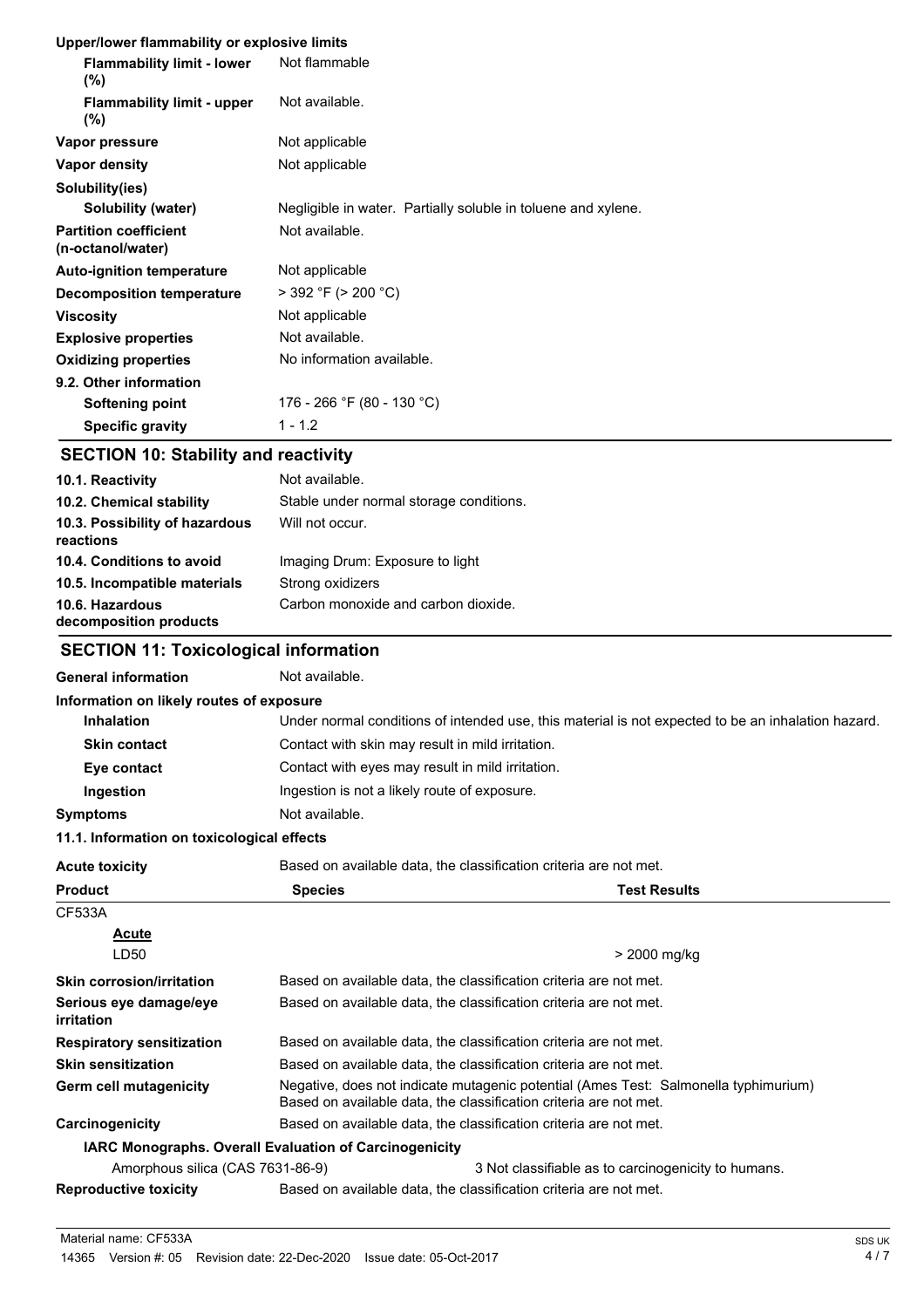| Specific target organ toxicity -<br>single exposure   | Based on available data, the classification criteria are not met.                                                                                               |
|-------------------------------------------------------|-----------------------------------------------------------------------------------------------------------------------------------------------------------------|
| Specific target organ toxicity -<br>repeated exposure | Based on available data, the classification criteria are not met.                                                                                               |
| <b>Aspiration hazard</b>                              | Based on available data, the classification criteria are not met.                                                                                               |
| <b>Mixture versus substance</b><br>information        | Not available.                                                                                                                                                  |
| <b>Other information</b>                              | Complete toxicity data are not available for this specific formulation<br>Refer to Section 2 for potential health effects and Section 4 for first aid measures. |

### **SECTION 12: Ecological information**

|                                 | <b>Species</b> | <b>Test Results</b>                                                                                                                                                                        |  |
|---------------------------------|----------------|--------------------------------------------------------------------------------------------------------------------------------------------------------------------------------------------|--|
|                                 |                |                                                                                                                                                                                            |  |
|                                 |                |                                                                                                                                                                                            |  |
| ErC <sub>50</sub>               | Algae          | $>$ 100 mg/l, 72 Hours                                                                                                                                                                     |  |
| EC50                            | Crustacea      | $>$ 100 mg/l, 48 Hours                                                                                                                                                                     |  |
| <b>LC50</b>                     | Fish           | > 100 mg/l, 96 Hours                                                                                                                                                                       |  |
|                                 |                |                                                                                                                                                                                            |  |
| 12.3. Bioaccumulative potential |                |                                                                                                                                                                                            |  |
|                                 |                |                                                                                                                                                                                            |  |
|                                 |                |                                                                                                                                                                                            |  |
|                                 |                |                                                                                                                                                                                            |  |
|                                 |                |                                                                                                                                                                                            |  |
|                                 |                |                                                                                                                                                                                            |  |
|                                 |                | Not available.<br>Not available.<br>Not available.<br>Not available.<br>Not available.<br>Not a PBT or vPvB substance or mixture.<br>Not available.<br>CECTION 49. Disposal considerations |  |

### **SECTION 13: Disposal considerations**

| 13.1. Waste treatment methods |                                                                                                                                                                                                                                                                                  |
|-------------------------------|----------------------------------------------------------------------------------------------------------------------------------------------------------------------------------------------------------------------------------------------------------------------------------|
| <b>Residual waste</b>         | Not available.                                                                                                                                                                                                                                                                   |
| Contaminated packaging        | Not available.                                                                                                                                                                                                                                                                   |
| EU waste code                 | Not available.                                                                                                                                                                                                                                                                   |
| Disposal methods/information  | Do not shred toner cartridge, unless dust-explosion prevention measures are taken. Finely<br>dispersed particles may form explosive mixtures in air. Dispose of in compliance with federal,<br>state, and local regulations.                                                     |
|                               | HP's Planet Partners (trademark) supplies recycling program enables simple, convenient recycling<br>of HP original inkiet and LaserJet supplies. For more information and to determine if this service<br>is available in your location, please visit http://www.hp.com/recycle. |

### **SECTION 14: Transport information**

| <b>Further information</b> | Not a dangerous good under DOT, IATA, ADR, IMDG, or RID. |
|----------------------------|----------------------------------------------------------|
|----------------------------|----------------------------------------------------------|

### **SECTION 15: Regulatory information**

**15.1. Safety, health and environmental regulations/legislation specific for the substance or mixture**

- **EU regulations**
	- **Regulation (EC) No. 1005/2009 on substances that deplete the ozone layer, Annex I and II, as amended** Not listed.

**Regulation (EC) No. 850/2004 On persistent organic pollutants, Annex I as amended**

- Not listed.
- **Regulation (EU) No. 649/2012 concerning the export and import of dangerous chemicals, Annex I, Part 1 as amended** Not listed.
- **Regulation (EU) No. 649/2012 concerning the export and import of dangerous chemicals, Annex I, Part 2 as amended** Not listed.
- **Regulation (EU) No. 649/2012 concerning the export and import of dangerous chemicals, Annex I, Part 3 as amended** Not listed.

### **Regulation (EU) No. 649/2012 concerning the export and import of dangerous chemicals, Annex V as amended** Not listed.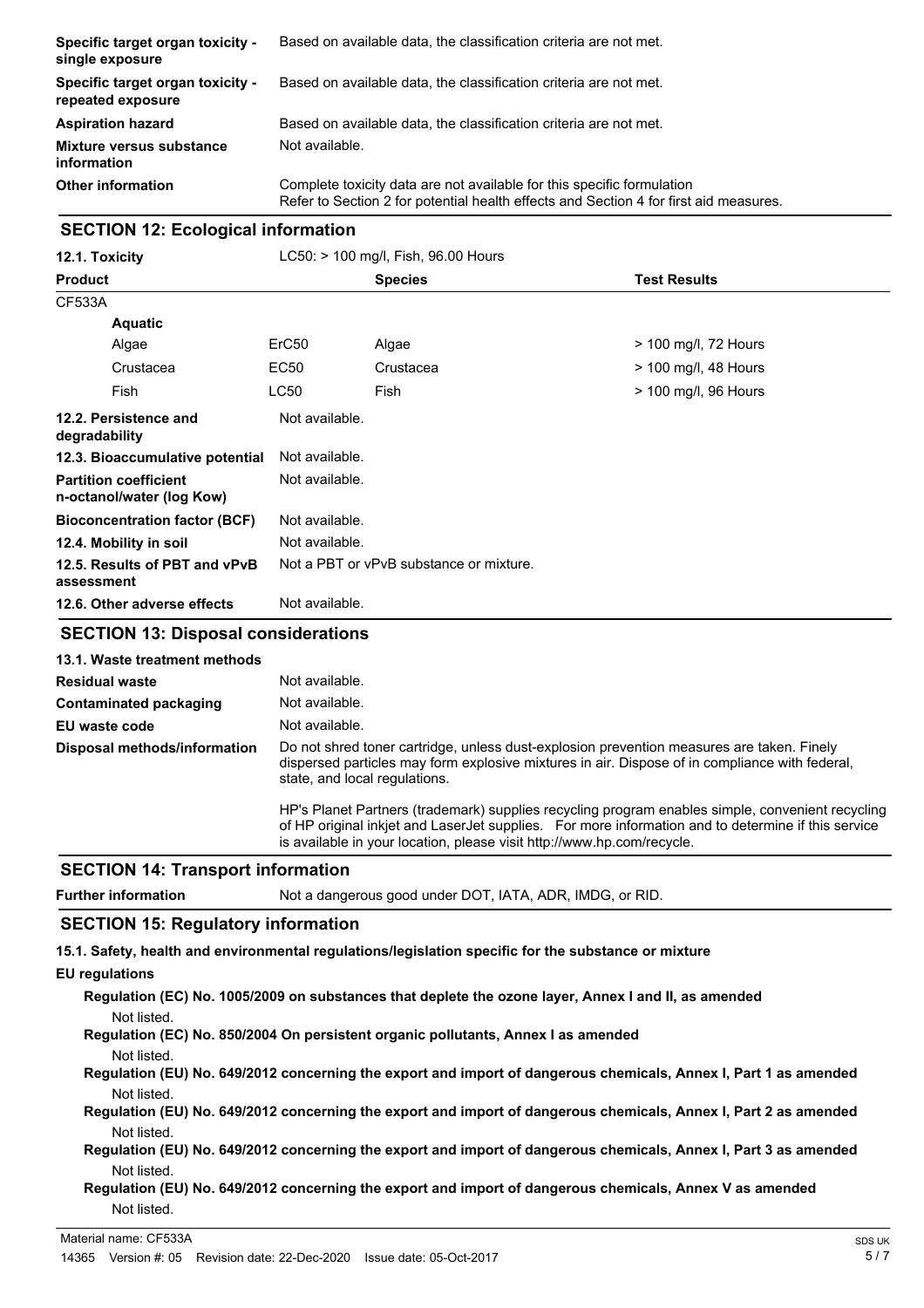|                                                                                    | Regulation (EC) No. 166/2006 Annex II Pollutant Release and Transfer Registry, as amended                                                                                                                                                                                                                                                                                                                                                                                                                                                                                                                                                                                                                                                                                                                                                            |
|------------------------------------------------------------------------------------|------------------------------------------------------------------------------------------------------------------------------------------------------------------------------------------------------------------------------------------------------------------------------------------------------------------------------------------------------------------------------------------------------------------------------------------------------------------------------------------------------------------------------------------------------------------------------------------------------------------------------------------------------------------------------------------------------------------------------------------------------------------------------------------------------------------------------------------------------|
| Not listed.                                                                        |                                                                                                                                                                                                                                                                                                                                                                                                                                                                                                                                                                                                                                                                                                                                                                                                                                                      |
| Not listed.                                                                        | Regulation (EC) No. 1907/2006, REACH Article 59(10) Candidate List as currently published by ECHA                                                                                                                                                                                                                                                                                                                                                                                                                                                                                                                                                                                                                                                                                                                                                    |
| <b>Authorizations</b>                                                              |                                                                                                                                                                                                                                                                                                                                                                                                                                                                                                                                                                                                                                                                                                                                                                                                                                                      |
|                                                                                    |                                                                                                                                                                                                                                                                                                                                                                                                                                                                                                                                                                                                                                                                                                                                                                                                                                                      |
| Not listed.                                                                        | Regulation (EC) No. 1907/2006, REACH Annex XIV Substances subject to authorization, as amended                                                                                                                                                                                                                                                                                                                                                                                                                                                                                                                                                                                                                                                                                                                                                       |
| <b>Restrictions on use</b>                                                         |                                                                                                                                                                                                                                                                                                                                                                                                                                                                                                                                                                                                                                                                                                                                                                                                                                                      |
|                                                                                    | Regulation (EC) No. 1907/2006, REACH Annex XVII Substances subject to restriction on marketing and use as amended                                                                                                                                                                                                                                                                                                                                                                                                                                                                                                                                                                                                                                                                                                                                    |
| Not listed.<br>work, as amended<br>Not listed.                                     | Directive 2004/37/EC: on the protection of workers from the risks related to exposure to carcinogens and mutagens at                                                                                                                                                                                                                                                                                                                                                                                                                                                                                                                                                                                                                                                                                                                                 |
| <b>Other EU regulations</b>                                                        |                                                                                                                                                                                                                                                                                                                                                                                                                                                                                                                                                                                                                                                                                                                                                                                                                                                      |
| Not listed.                                                                        | Directive 2012/18/EU on major accident hazards involving dangerous substances, as amended                                                                                                                                                                                                                                                                                                                                                                                                                                                                                                                                                                                                                                                                                                                                                            |
| <b>Other regulations</b>                                                           | All chemical substances in this HP product have been notified or are exempt from notification                                                                                                                                                                                                                                                                                                                                                                                                                                                                                                                                                                                                                                                                                                                                                        |
|                                                                                    | under chemical substances notification laws in the following countries: US (TSCA), EU<br>(EINECS/ELINCS), Switzerland, Canada (DSL/NDSL), Australia, Japan, Philippines, South Korea,<br>New Zealand, and China.                                                                                                                                                                                                                                                                                                                                                                                                                                                                                                                                                                                                                                     |
| <b>Other information</b>                                                           | This Safety Data Sheet complies with the requirements of Regulation (EU) 2015/830.<br>Classification according to Regulation (EC) No 1272/2008 as amended.                                                                                                                                                                                                                                                                                                                                                                                                                                                                                                                                                                                                                                                                                           |
| <b>National regulations</b>                                                        | Not available.                                                                                                                                                                                                                                                                                                                                                                                                                                                                                                                                                                                                                                                                                                                                                                                                                                       |
| 15.2. Chemical safety<br>assessment                                                | See attached SUMI or GEIS document, if applicable.                                                                                                                                                                                                                                                                                                                                                                                                                                                                                                                                                                                                                                                                                                                                                                                                   |
| <b>SECTION 16: Other information</b>                                               |                                                                                                                                                                                                                                                                                                                                                                                                                                                                                                                                                                                                                                                                                                                                                                                                                                                      |
| <b>References</b>                                                                  | Regulation (EC) No. 1907/2006 of December 18, 2006 concerning the Registration, Evaluation,<br>Authorization and Restriction of Chemicals (REACH) and establishing a European Chemicals<br>Agency (REACH).                                                                                                                                                                                                                                                                                                                                                                                                                                                                                                                                                                                                                                           |
|                                                                                    | Regulation (EU) 2015/830 of May 28, 2015 amending Regulation (EC) No. 1907/2006.                                                                                                                                                                                                                                                                                                                                                                                                                                                                                                                                                                                                                                                                                                                                                                     |
|                                                                                    | Regulation (EC) No. 1272/2008 of December 16, 2008 on classification, labeling and packaging of<br>substances and mixtures, and amendments (CLP).                                                                                                                                                                                                                                                                                                                                                                                                                                                                                                                                                                                                                                                                                                    |
| Information on evaluation<br>method leading to the<br>classification of mixture    | The classification for health and environmental hazards is derived by a combination of calculation<br>methods and test data, if available.                                                                                                                                                                                                                                                                                                                                                                                                                                                                                                                                                                                                                                                                                                           |
| Full text of any H-statements<br>not written out in full under<br>Sections 2 to 15 | None.                                                                                                                                                                                                                                                                                                                                                                                                                                                                                                                                                                                                                                                                                                                                                                                                                                                |
| <b>Revision information</b>                                                        | None.                                                                                                                                                                                                                                                                                                                                                                                                                                                                                                                                                                                                                                                                                                                                                                                                                                                |
| <b>Training information</b>                                                        | Follow training instructions when handling this material.                                                                                                                                                                                                                                                                                                                                                                                                                                                                                                                                                                                                                                                                                                                                                                                            |
| <b>Disclaimer</b>                                                                  | This Safety Data Sheet document is provided without charge to customers of HP. Data is the most<br>current known to HP at the time of preparation of this document and is believed to be accurate. It<br>should not be construed as guaranteeing specific properties of the products as described or<br>suitability for a particular application. This document was prepared to the requirements of the<br>jurisdiction specified in Section 1 above and may not meet regulatory requirements in other<br>countries.                                                                                                                                                                                                                                                                                                                                 |
|                                                                                    | This safety data sheet is meant to convey information about HP inks (toners) provided in HP<br>Original ink (toner) supplies. If our Safety Data Sheet has been provided to you with a refilled,<br>remanufactured, compatible or other non-HP Original supply please be aware that the information<br>contained herein was not meant to convey information about such products and there could be<br>considerable differences from information in this document and the safety information for the<br>product you purchased. Please contact the seller of the refilled, remanufactured or compatible<br>supplies for applicable information, including information on personal protective equipment,<br>exposure risks and safe handling guidance. HP does not accept refilled, remanufactured or<br>compatible supplies in our recycling programs. |